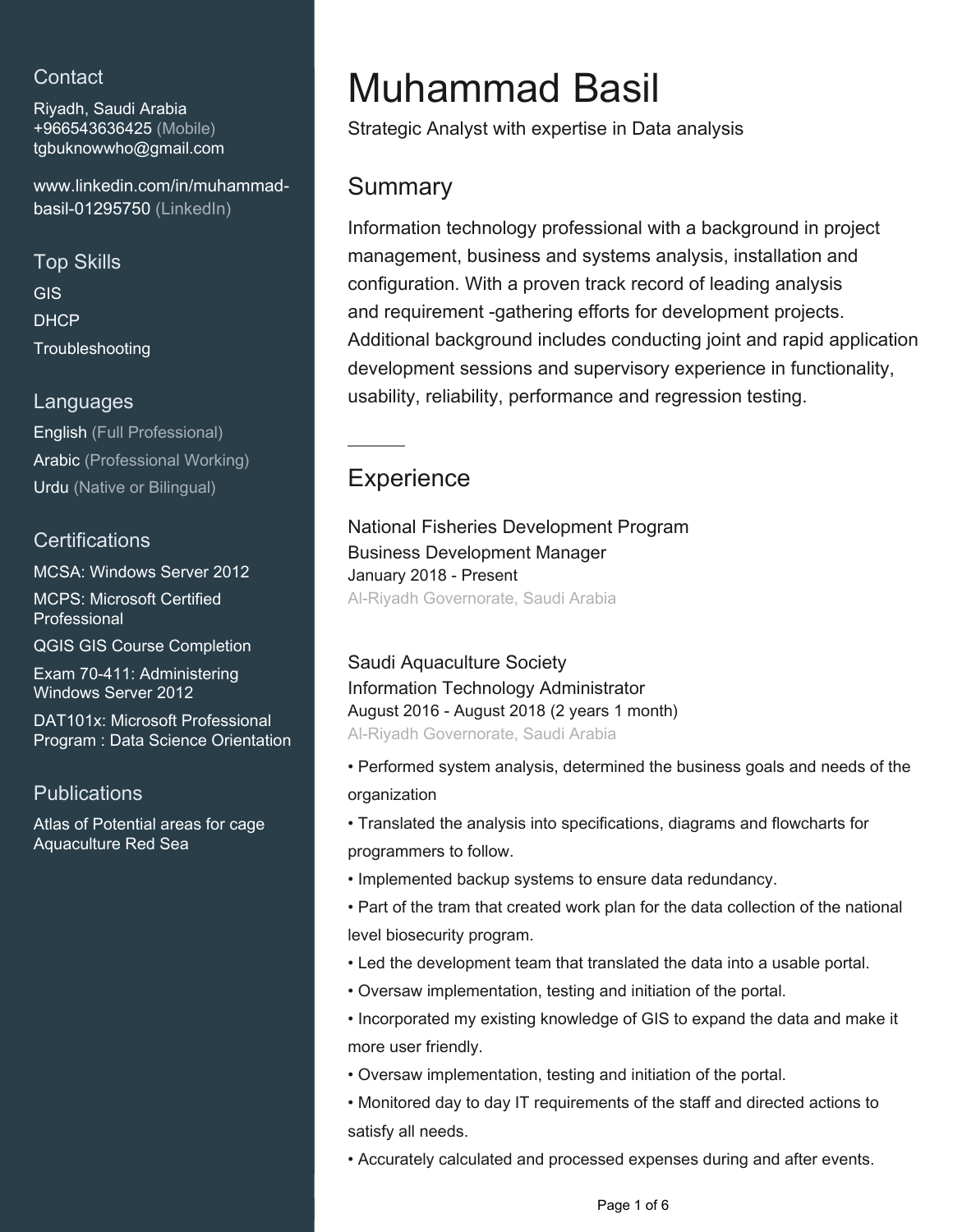• Ensured network, system and data availability and integrity through preventative maintenance and upgrades.

• Implemented company policies, technical procedures and standards for preserving the integrity and security of data, reports and access.

• Managed creative projects from concept to completion while managing outside vendors.

• Consistently met deadlines and requirements for all production work orders.

• Developed work-flow charts and diagrams to ensure production team compliance with client deadlines.

• Independently designed and executed company catalog for infrastructure support and development.

• Recommended network security standards to management.

• Managed firewall, network monitoring and server monitoring both on- and offsite.

- Organized workshops and events for the organization all over the country
- Planned large-scale events such as conferences, workshops and meetings.
- Coordinated schedules and timelines for all events.

National Fisheries Development Program Data Manager August 2017 - December 2017 (5 months) Al-Riyadh Governorate, Saudi Arabia

• Develop and implement a centralized Data management system for the fisheries sector in the Ministry of Environment, Water and Agriculture

• Gather requirements from all the different departments of the fisheries sector design a work plan to incorporate them into a single database

• Work with fish production sector and create a comprehensive statistics system for both capture fisheries and Aquaculture fish.

• Design data structure for the statistics system

• Follow international standards for the development of the data and statistics system.

• Create policies for effective data management

• Formulate management techniques for quality data collection to ensure adequacy, accuracy and legitimacy of data

• Implement efficient and secure procedures for data management and analysis with attention to all technical aspects

• Establish rules and procedures for data sharing with upper management, external stakeholders etc.

• Monitor and analyze information and data systems and evaluate their performance to discover ways of enhancing them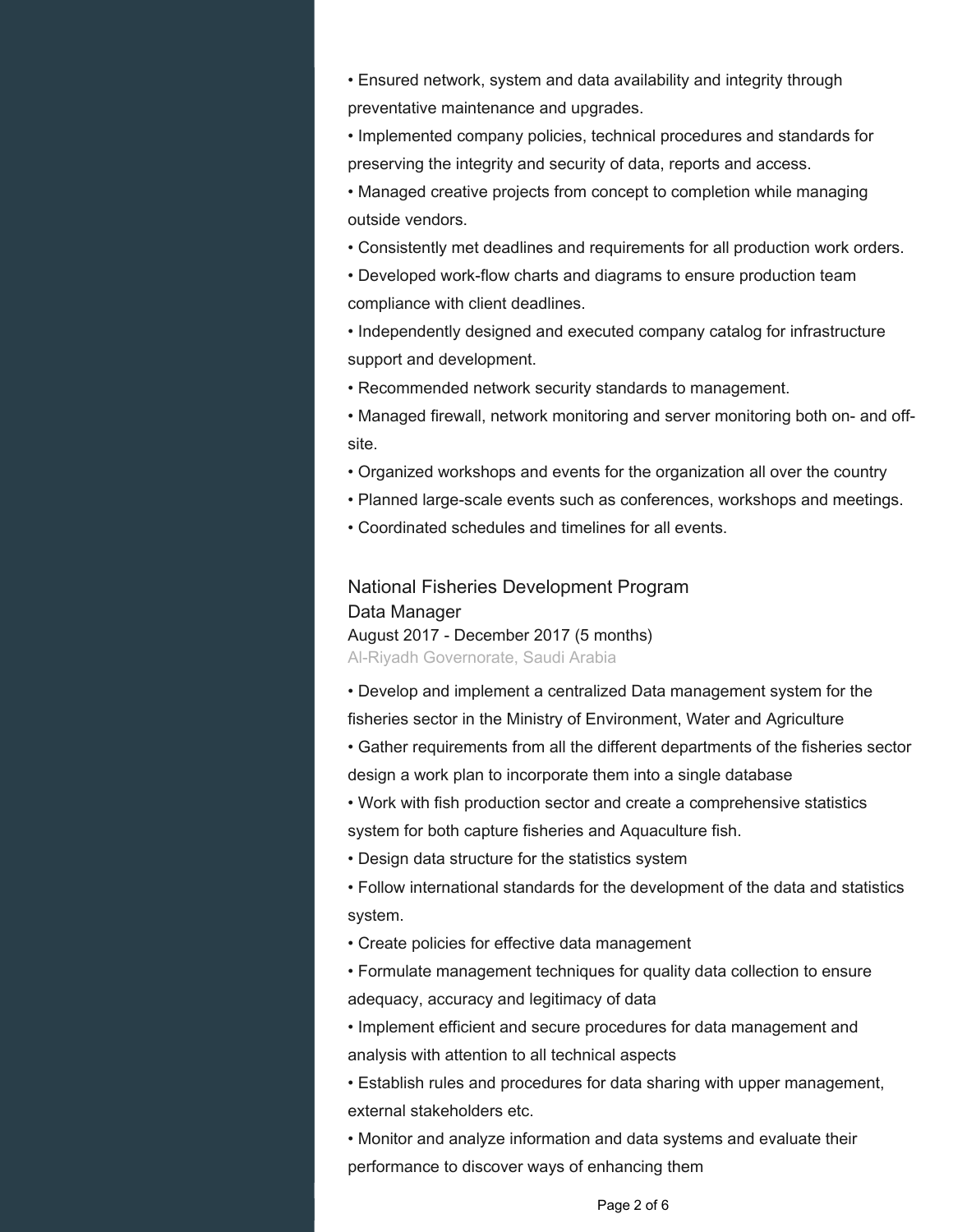• Work with various vision programs to provide statistically proven data for recording progress

#### FAO

Information Technology & Geographic Information Systems Specialist October 2013 - July 2016 (2 years 10 months) Jeddah Governorate, Saudi Arabia

1) Project IT support management

• Assist Project management in selecting of the most appropriate equipment and software to upgrade the Center, conducting tenders on equipment or software, related to IT, including providing consultations, preparing TORs and other documents, working on identification of potential suppliers

• With the support of the Project staff, design and support Project's website, including maintenance and regularly update

- Design, set up and maintenance of the Center network
- Maintain and expand an extensive wireless network within the Center units.
- Maintain computer equipment and network in Project's offices,
- Install and maintain file/database and mail Servers, LAN/WAN infrastructure
- Ensure network security
- Set up and maintain information databases
- Setting up and maintaining the GIS database
- Managing access to information resources in computers.
- Other IT work as necessary.

2) Geographic Information System

• In collaboration with the GIS expert, start a data collection on Red Sea coast and digitize the collected data for GIS analysis

• Collaborate with the GIS expert on the use of GIS methodology applied to evaluate the suitability of small and medium areas for aquaculture development and license application.

• Support the Center activity with selected GIS study applied to small and medium areas aquaculture development.

• Authored "Atlas of Potential Areas for Cage Aquaculture Red Sea - Kingdom of Saudi Arabia"

Abdula Fouad Holding Information Technology Field Engineer April 2012 - April 2013 (1 year 1 month)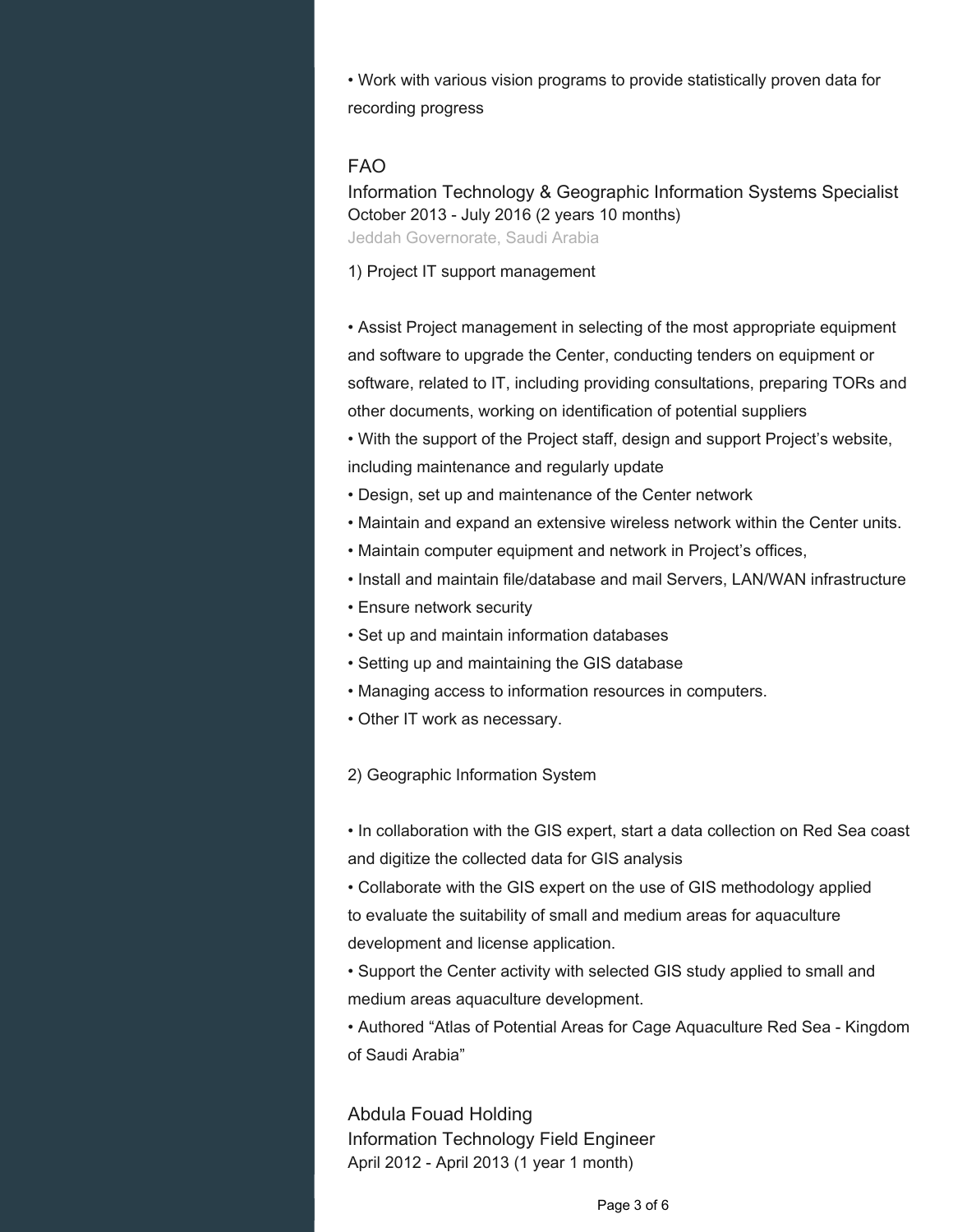#### Jeddah, Khomra, Saudi Arabia.

Worked as IT support Field Engineer for Abdula Foud Holding Co. at client Al-Rajhi Steel as well as other clients such as Saudi Aramco.

• Installed software, modified and repaired hardware and resolved technical issues.

• Provided base level IT support to non-technical personnel within the business.

- Managed call flow and responded to technical support needs of customers.
- Resolved customer issues in a clear, courteous and straightforward manner.
- Demonstrated professionalism and courtesy with customers at all times.
- Identified and solved technical issues with a variety of diagnostic tools.

• Remained up-to-date on the latest technologies and solutions applicable to company products.

• Researched, troubleshot and resolved complex problems independently.

- Maintained and updated customer service database.
- Set up PC and Apple desktops and laptops and all types of mobile devices.
- Supported over 150 PC's and laptops.

• Repairing any hardware related problems that are present in either Laptop or computer.

• Creating an open field of contact for Al-Rajhi and A.F.H to communicate and co-ordinate.

- Managing the demands of the employer as well in the site.
- Working independently with self-motivation, and time management.
- Creating monthly reports of computer and laptops that were supported.

#### Projects:

• Worked in Aramco, in their 2012 "Shamoon" malware attack. Helped in finding a solution to the problem and implemented it in two sites in Jeddah, Madina road Branch and Jeddah Oil Refinery.

• Fixed over 200 computers and created over 150 hard disks with new 'Images'.

• In Al-Rajhi Steel, Fixed 80 computers single-handedly in 2 days.

• Implemented over 100 computers with continued support and troubleshooting.

Spectrum Int'l Executive Secretary July 2011 - December 2011 (6 months) Jeddah, Saudi Arabia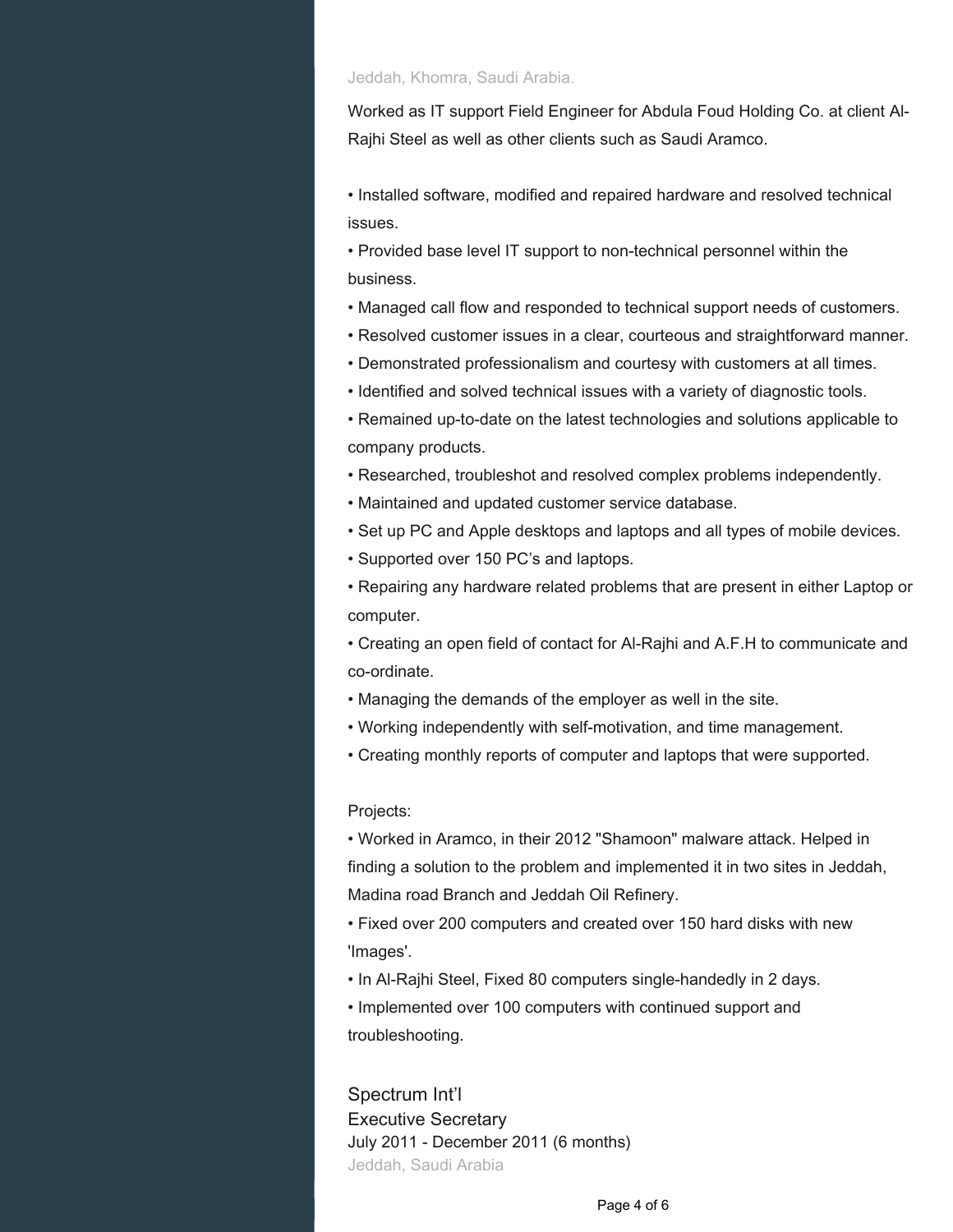• Managed the CEO's complex and frequently changing travel arrangements and coordinated the pre-planning of trips.

• Greeted visitors entering the office, determined the nature and purpose of visit and directed them to the appropriate destination.

• Frequently used word processing, spreadsheet, database and presentation software.

• Developed and maintained an internal client filing system.

• Ordered and distributed office supplies while adhering to a fixed office budget.

• Managed office supplies, vendors, organization and upkeep.

• Helped distribute employee notices and mail around the office.

• I also provided IT support to anyone who required it, and I also made the Office network.

Al-Moudi Computers Network Technician July 2010 - June 2011 (1 year) Jeddah, Saudi Arabia

I was the Network Technician, working on my own. Taking jobs such creating small LAN networks, Servers and workgroups. This work has taught me greatly how to be organized and detailed when dealing with computer Networks. I have had great experience in dealing with troubleshooting problems in Networks and desktops. I learned the management of DNS, DHCP, DFS and AD etc.

Dubai Telecom Front Dest Clerk February 2010 - June 2010 (5 months) Jeddah, Saudi Arabia

My responsibilities included handling the customers, understanding their needs and providing them with the right information about their desired items which included items relating to Mobiles, computers, laptops, and repairing customer's PC Desktops and laptops. I learned how to keep a customer's interest in our services.

# **Education**

Virtual University of Pakistan Bachelors, Computer Science · (2010 - 2015)